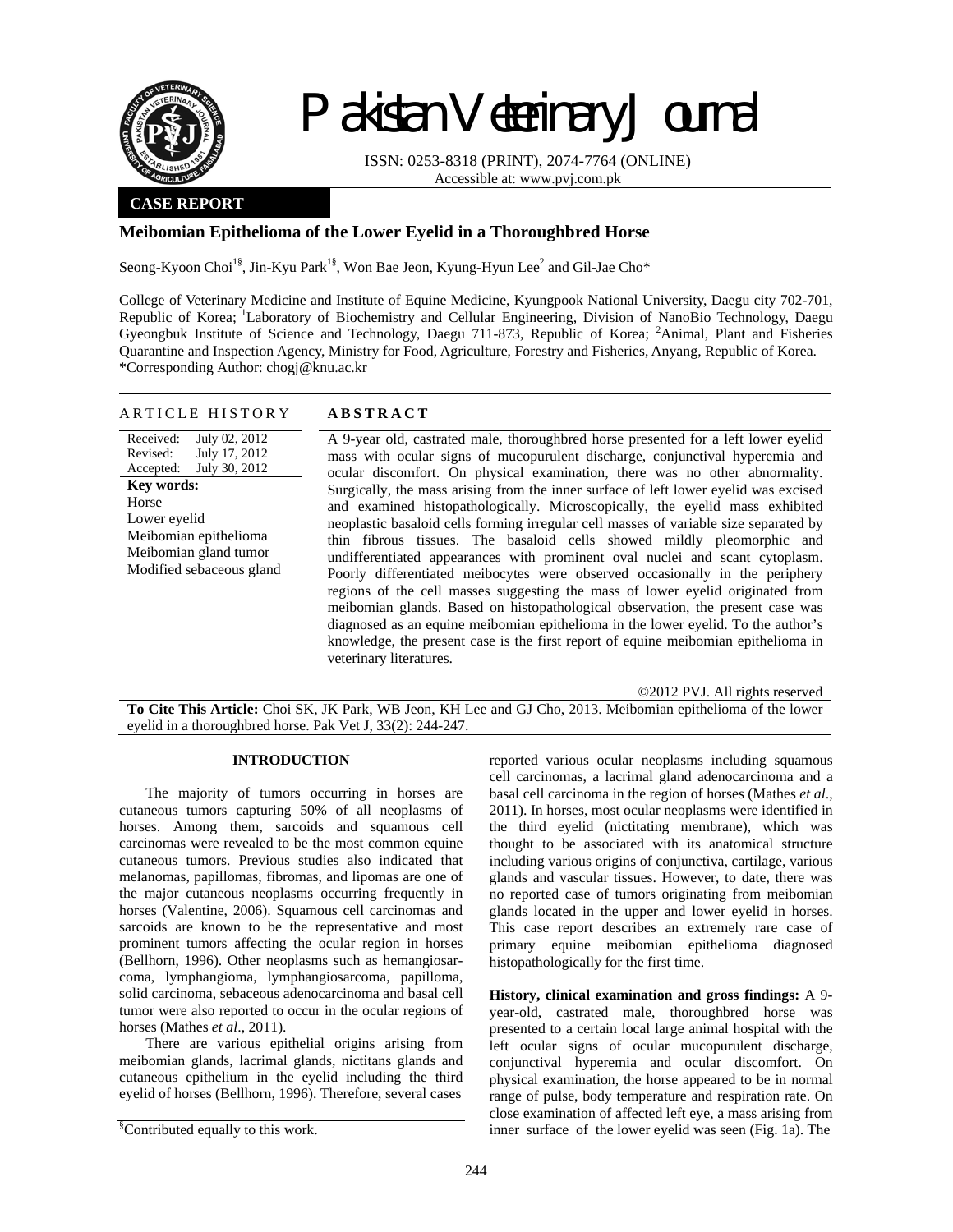

**Fig. 1:** The affected left eye of a 9-year old, thoroughbred horse. (a) There is a white-pinkish neoplasm spreading to the hyperemic conjunctiva and cornea. The neoplasm shows multi-nodular shapes with an indistinct boundary. (b) Surgically separated and excised mass. The ocular mass exhibiting multi-lobular appearances (arrow head) originated from inner surface of lower eyelid. The easily separated mass from the cornea shows a smooth and intact contact surface indicating the mass is well-encapsulated without invasions to the adjacent tissues (arrow).

white-pinkish mass had multi-nodular and lobular appearance. The ocular mass also exhibited irregular margin and adhesions to a certain part of cornea (Fig. 1).

**Treatment:** For surgery, the horse was fasted for a day and general anesthesia was induced by intravenous injection of Xylazine hydrochloride (1.1mg/kg), guaiphenesin (60mg/kg) and Ketamine hydrochloride (1.7mg/kg). The mass of lower eyelid was easily separated from the cornea without excision as well as encapsulated (Fig. 1b), which means that the mass did not invade the cornea but induced chronic inflammations causing adhesive lesions. The surgically excised mass was referred to College of Veterinary Medicine, Kyungpook National University and Animal, Plant and Fisheries Quarantine and Inspection Agency, Ministry for Food, Agriculture, Forestry and Fisheries for a definite diagnosis. For histopathological examination, the mass tissue was immediately fixed in 10% neutral buffered formalin, processed routinely and embedded in paraffin wax. The neoplastic tissue embedded in paraffin block was sectioned at thickness of 5 µm. The sectioned slides were stained with hematoxylin and eosin.

**Diagnosis: M**icroscopically, the resected mass of eyelid was composed of neoplastic basaloid cells forming irregular



**Fig. 2:** Representative photomicrographs of the meibomian epithelioma at the left eyelid. (a) The eyelid mass consisted of masses (arrows) of neoplastic basaloid cells which are separated by thin fibrous connective tissues. Numerous inflammatory cells infiltrate the fibrous connective tissues surrounding cellular solid masses and newly formed blood vessels. H&E stain. ×100. (b) The neoplastic basaloid cells characterized by prominent nuclei and scant cytoplasm are undifferentiated and mildly pleomorphic. Occasionally, poorly differentiated meibocytes were observed in the periphery of the cell masses (arrows). H&E stain. ×400.

cell masses of variable size (Fig. 2a). The masses were separated by thin fibrous connective tissues. Numerous inflammatory cells including neutrophils, eosinophils, lymphocytes, plasma cells and macrophages infiltrated the fibrous connective tissues surrounding cellular solid masses and newly formed blood vessels. The majority of the basaloid cells was mildly pleomorphic and undifferentiated, which shows prominent oval nuclei and scant cytoplasm (Fig. 2b). The nuclei of the neoplastic cells were characterized by condensed chromatin, large clear vesicles and one-two prominent nucleoli. The cell boundaries were indistinctive and three mitotic figures per high power of view were frequently observed. Poorly differentiated meibocytes were also observed occasionally in the periphery regions of the cell masses. Based on gross and microscopic findings, the present case was diagnosed as equine meibomian epithelioma.

### **DISCUSSION**

Meibomian gland tumor is not only one of the most common canine tumors such as basal cell tumor, mammary gland tumor, mast cell tumor, melanocytic tumor but also the most commonly reported eyelid neoplasm in dogs (Cordy *et al*., 1990). However, the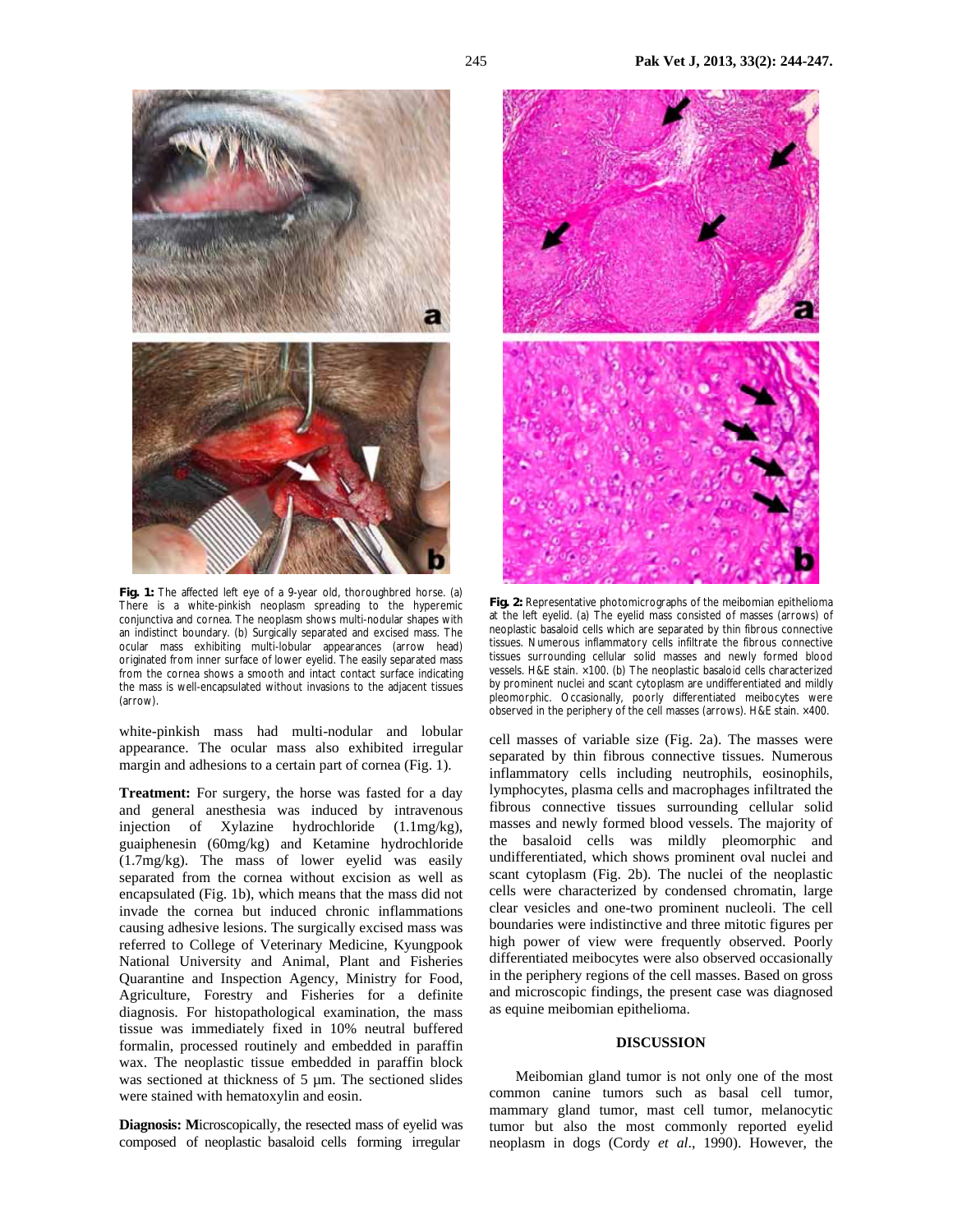meibomian tumor is extremely rare in other large animals such as cattle and horses. To date, only two cases of meibomian tumor of large animals, which were meibomian carcinoma and adenoma, were reported in cattle (Yuksel *et al*., 2005).

Meibomian gland tumors can be classified histologically into four major groups similarly with sebaceous gland tumors as follows: meibomian adenoma, meibomian ductal adenoma, meibomian epithelioma and meibomian carcinoma (Goldschmidt *et al*., 2002). Meibomian epithelioma is very similar to sebaceous epithelioma and basal cell epithelioma in most aspects including biological behaviors and histological features. The origins of those tumors are undifferentiated basal cells of the meibomian glands and sebaceous glands and epidermis. Meibomian epithelioma is composed of the undifferentiated basal cells forming irregularly shaped cell masses. The cellular masses of undifferentiated basal cells often contain heavily pigmented melanocytes distributed among the basal cells, which are frequently observed in most benign basal cell tumors. The masses of undifferentiated basal cells are separated by fibrous connective tissues and surrounded by a dense infiltration of inflammatory cells containing lymphocytes and plasma cells (Cordy, 1990). Our present case indicates most identical histological features to the previously reported cases of meibomian epithelioma in the veterinary literature, although the melanin pigmented lesions were not observed. A previous report of meibomian adenoma from a calf also showed a lack of melanin pigmentation which is well consistent with our findings in the present report (Yuksel *et al*., 2005). In dogs and human beings, the upper eyelid was reported to be more susceptible to neoplastic changes compared with the lower eyelid as the upper eyelid has more abundant meibomian glands (Goldschmidt *et al*., 1992). However, our present case in a horse and other previous reports in cattle show the meibomian tumors arising from the lower eyelid in large animals.

 Meibomian gland tumors are mostly benign except for meibomian carcinoma. Among them, meibomian epithelioma containing low grade of malignancy can be misdiagnosed as meibomian carcinoma because of the undifferentiated cells of the tumor. Therefore, meibomian epithelioma should be differentiated from meibomian carcinoma histopathologically. Meibomian carcinomas consist of irregular lobules composed of poorly differentiated pleomorphic basal cells. The basal cells of meibomian carcinoma are considerably various in size and appearance including pleomorphic nuclei and finely vacuolated cytoplasm whereas meibomian epithelioma exhibits smaller and uniform shapes of basal cells (Cordy, 1990). In the present case, the size and appearance of undifferentiated tumor cells were uniform and fairly small. Moreover, a few poorly differentiated meibocytes which were observed occasionally made us confirm that this tumor of eyelid originated from meibomian glands.

For the treatment of eyelid and periocular tumors in horses, surgical excision, cryotherapy and chemotherapy were known to be generally effective. In case of benign tumor of meibomian gland such as meibomian adenoma, meibomian ductal adenoma and meibomian epithelioma, a complete surgical excision of the ocular tumor mass is

enough for the full recovery (Brooks, 1999). However, meibomian epithelioma can recur by an incomplete surgical excision (Cordy, 1990). The present case also showed recurrence of tumor mass after one month surgical excision, which is believed to be induced by the incomplete surgery. Finally, a veterinary surgeon performed ophthalmectomy because he believed the present case is in a state of malignancy.

Equine eye is more susceptible to diseases than other domestic animals. Moreover, Racing and riding horses depend almost on their vision to accurately recognize the surrounding environment. Therefore, visual abilities are directly associated with the behavior of horses (Brooks, 1999). In several countries including Japan and Republic of Korea, horses with half blindness or blindness are restricted or banned to participate in races. Furthermore, a long interval of time including resting period is required for the complete recovery of the affected eye, which induces the interference in training and decreased racing ability of racehorses (Wada *et al*., 2010). Therefore, the misdiagnosis and inappropriate treatment for ocular diseases can be linked directly with a critical and enormous loss in the economic values of racehorses.

Since meibomian gland tumor is most commonly reported eyelid neoplasm in dogs, meibomian epithelioma is very common in dogs (Cordy, 1990). To date, however, meibomian epitheliomas have never been reported in large animals including horses. To the author's knowledge, the present case is the first report of equine meibomian epithelioma which is considered as an extremely rare and unique case in veterinary fields, which suggests that meibomian gland tumors can occur rarely in horses. Veterinary clinicians should keep in mind that histopathological diagnosis should be followed by surgery of eyelid tumors in horses and meibomian epitheliomas which are benign can be removed completely with surgical excision like other common disorders of equine eyes which are can be managed with the proper care.

**Acknowledgement:** This work was partly supported by the Biodefense Program Fund (Project No. 12-BD-02; to WBJ) from the Ministry of Education, Science and Technology of the Republic of Korea and the support of "Cooperative Research Program for Agriculture Science & Technology Development (Project No. PJ008303)" Rural Development Administration, Republic of Korea.

#### **REFERENCES**

- Bellhorn RW, 1996. The eye and various disorders. In: Book of Horses: A Complete Medical Reference Guide for Horses and Foals (Siegal M, ed). Harpers Collins, Davis, California, USA, pp: 177-184.
- Brooks DE, 1999. Equine ophthalmology. In: Veterinary Ophthalmology (Gelatt KN, ed). 3rd Ed, Lippincott Williams & Wilkins, Philadelphia, Pennsylvania, USA, pp: 1053-1116.
- Cordy DR, 1990. Tumors of the nervous system and eye. In: Tumors in Domestic Animals (Moulton JE, ed). University of California Press, Los Angeles, California, USA, pp: 654–660.
- Goldschmidt MH and MJ Hendrick, 2002. Tumors of the skin and soft tissue. In: Tumors in domestic animals (Meuten DJ, ed), 4th Ed, Iowa State Press, Ames, Iowa, USA, pp: 45-119.
- Goldschmidt MH and FS Shofer, 1992. Meibomian tumors. In: skin tumors of the dog and cat (Goldschmidt MH and FS Shofer, eds): Pergamon Press, Tarrytown, New York, USA, pp: 75-80.